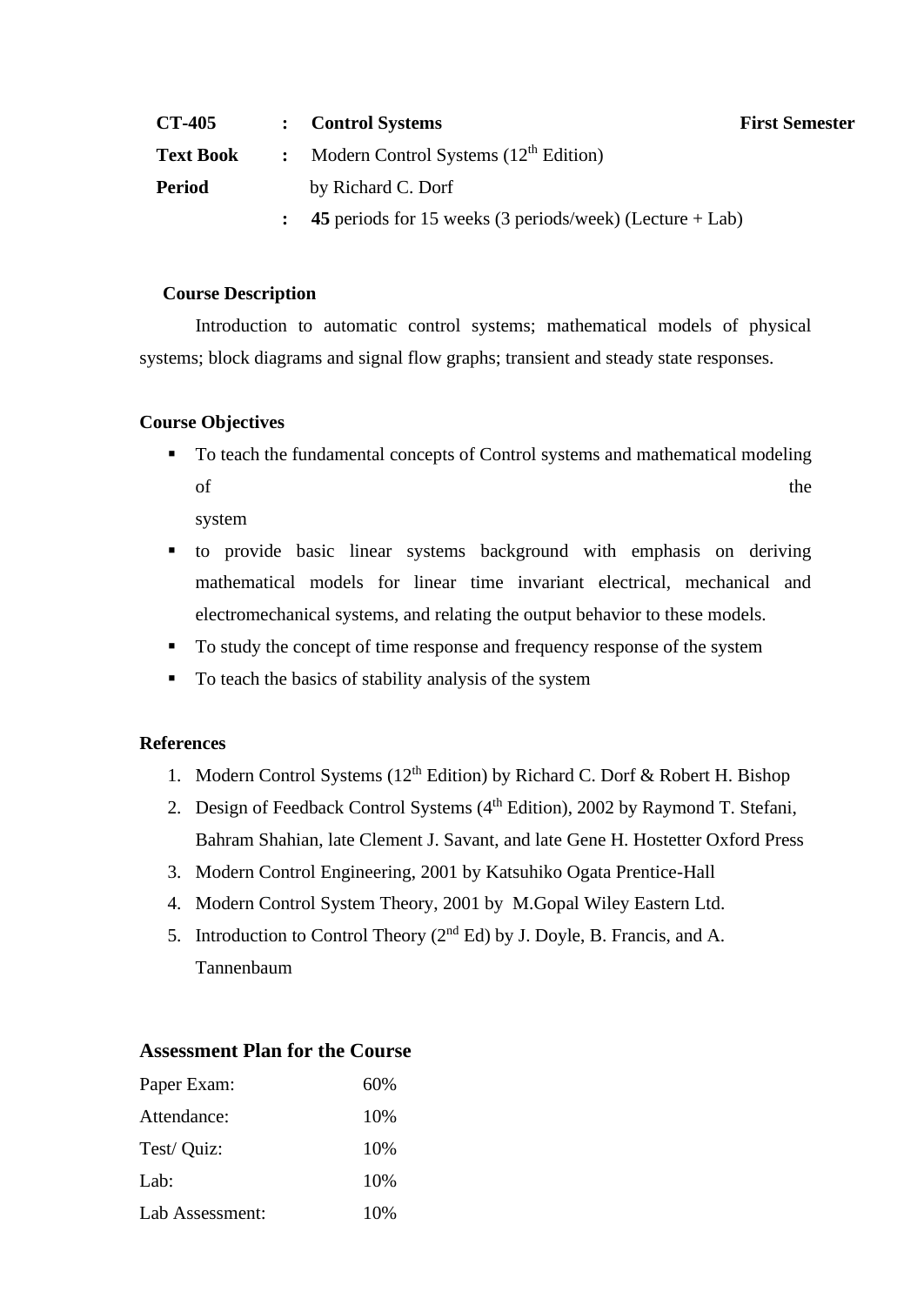# **Tentative Lecture Plan**

| No. | <b>Chapter</b>                              | Page    | <b>Period</b>  | <b>Detail Lecture Plan</b> |
|-----|---------------------------------------------|---------|----------------|----------------------------|
|     | <b>Chapter 7 The Root Locus Methods</b>     | 443-552 | 16             | All Examples and           |
| 1.  | 7.1 Introduction                            | 443-444 | $\overline{2}$ | Exercises                  |
| 2.  | 7.2 The Root Locus Concept                  | 444-448 | $\overline{2}$ |                            |
| 3.  | 7.3 The Root Locus Procedure                | 449-462 | 3              |                            |
| 4.  | 7.4 Parameter Design by the Root Locus      |         | $\overline{2}$ |                            |
|     | Method                                      |         |                |                            |
| 5.  | 7.5 Sensitivity and The Root Locus          | 473-480 | $\overline{2}$ |                            |
| 6.  | 7.7 Negative Gain Root Locus                | 492-496 | $\overline{2}$ |                            |
| 7.  | 7.8 Design Example                          | 496-510 | $\overline{2}$ |                            |
| 8.  | 7.10 Sequential Design Example              | 516-518 | $\mathbf{1}$   |                            |
|     | <b>Chapter 8</b> The Frequency Response     | 553-633 | 10             | All Bode Exercises         |
|     | <b>Methods</b>                              |         |                |                            |
| 10. | 8.1 Introduction                            | 553-556 | 1              |                            |
| 11. | 8.2 Frequency Response Methods              | 556-577 | $\overline{4}$ |                            |
| 12. | 8.3 Frequency Response Measurements         | 577-579 | $\mathbf{1}$   |                            |
| 13. | 8.4 Performance Specifications in the       | 579-582 | $\mathbf{1}$   |                            |
|     | <b>Frequency Domain</b>                     |         |                |                            |
| 14. | 8.5 Log Magnitude and Phase Diagrams        | 582-583 | $\overline{2}$ |                            |
| 15. | 8.6 Design Example                          | 583-595 |                |                            |
| 16. | 8.8 Sequential Design Example               | 602-607 | $\mathbf{1}$   |                            |
|     | 8.9 Summary                                 |         |                |                            |
|     | <b>Chapter 9</b> Stability in the Frequency | 634-742 | $\overline{7}$ | All Bode Exercises         |
|     | <b>Domain</b>                               |         |                |                            |
| 18. | 9.4 Relative Stability and the Nyquist      | 653-660 | $\overline{2}$ |                            |
|     | Criterion (Gain Margin and Phase Margin)    |         |                |                            |
| 19. | 9.6 System Bandwidth                        | 668-674 | $\overline{2}$ |                            |
|     | 9.7 The Stability of Control Systems with   |         |                |                            |
|     | <b>Time Delay</b>                           |         |                |                            |
| 20. | 9.9 PID Controllers in the Frequency        | 691-692 | $\mathbf{1}$   |                            |
|     | Domain                                      |         |                |                            |
| 21. | 9.11 Sequential Design Examples             | 700-703 | $\mathbf{1}$   |                            |
| 22. | 9.12 Summary                                | 703-711 | $\mathbf{1}$   |                            |
|     | (Bode Diagram Root Locus)                   |         |                |                            |
|     | The Design of Feedback<br><b>Chapter 10</b> | 743-833 | 10             | All Examples &             |
|     | <b>Control Systems</b>                      |         |                | Exercises                  |
| 24. | 10.1 Introduction                           | 743-751 | $\overline{2}$ |                            |
|     | 10.2 Approaches to System Design            |         |                |                            |